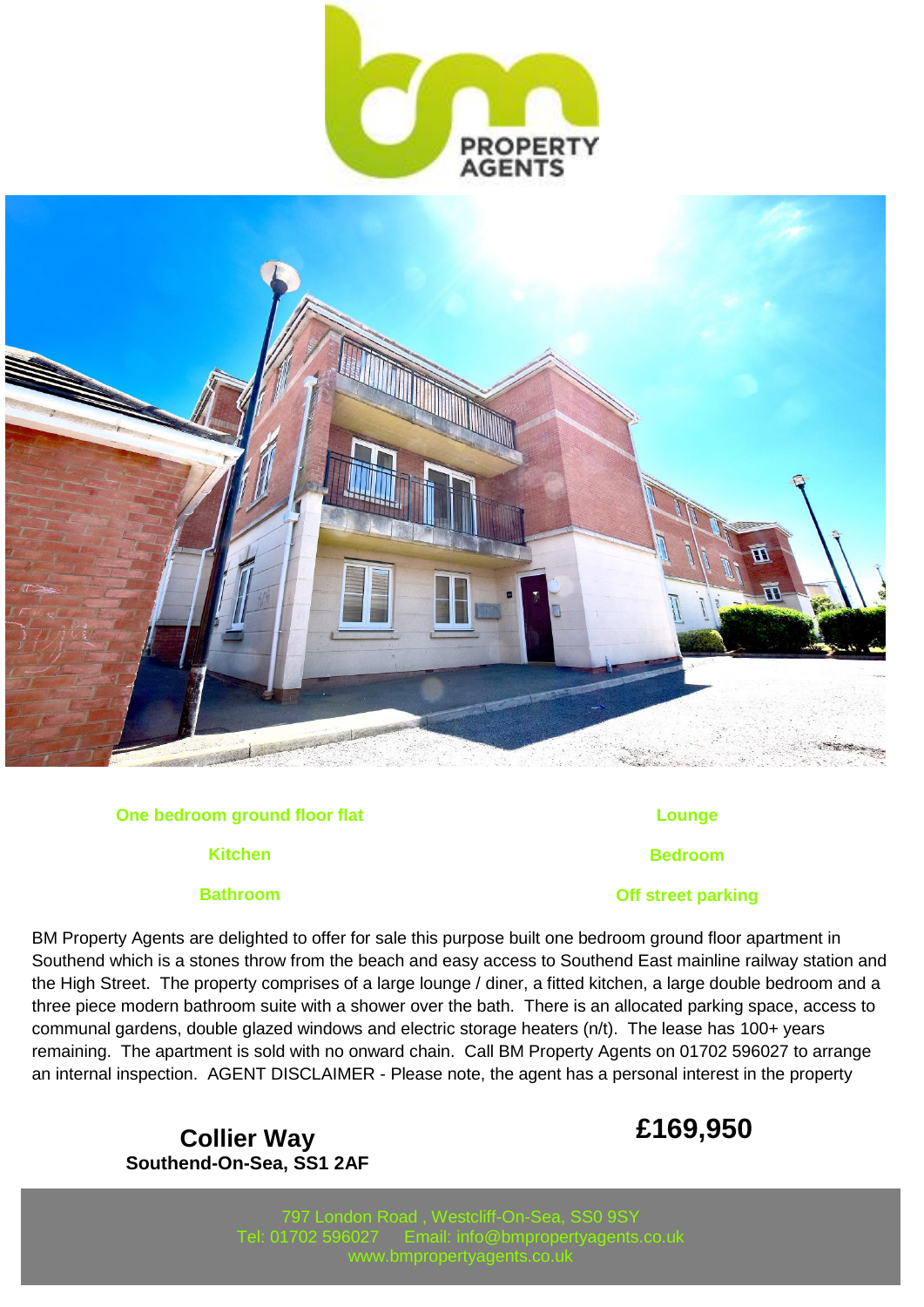# **ACCOMMODATION**

#### **Entrance Hall**

**Access through the security door into the communal hall which is shared with two other flats.**

#### **Hallway**

**Through the front door into a porch style entrance with a storage cupboard which has the mains fuse box in. Through another door to the main hallway where there are painted walls, entry phone, electric storage heater (n/t), wood coving, airing cupboard with water tanks, wood laminate flooring.**

#### **Lounge/Diner** *17' 4'' x 15' 4'' (5.28m x 4.67m) (Whole room at widest points)*

**Painted walls, electric storage heater (n/t), three double glazed windows, wood coving, wood laminate flooring.**

#### **Kitchen** *8' 7'' x 6' 2'' (2.61m x 1.88m)*

**Floor and wall cupboards, black work tops, integrated oven, hob and extractor hood, splash back tiles, rest of walls are painted, double glazed window, vinyl floor.**

#### **Bedroom** *15' 3'' x 9' 7'' (4.64m x 2.92m)*

**Double room. Painted walls, wood coving, electric heater (n/t), double glazed window, wood laminate flooring.**

#### **Bathroom**

**Three piece white suite, partially tiled, rest of walls are painted, heated towel rain, hot air blowing heater (n/t), extractor fan, vanity mirror and storage, vinyl flooring.**

#### **Externally**

**There is one allocated parking space and various visitor spaces. All residents are provided with parking permits and must adhere to the rules. Fines/clamps with be issued to any resident not displaying a permit. There is full access to communal gardens around the development.**





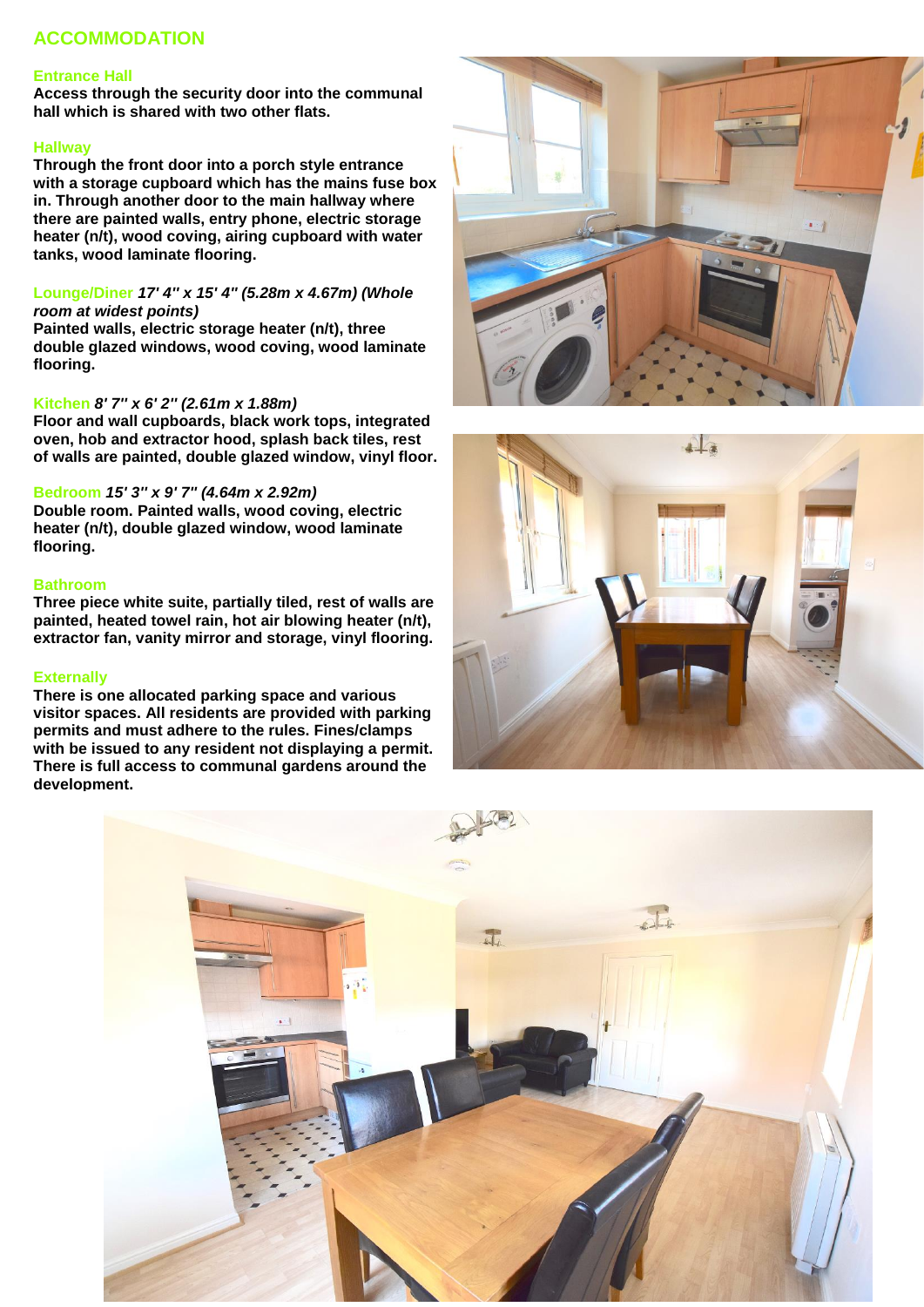